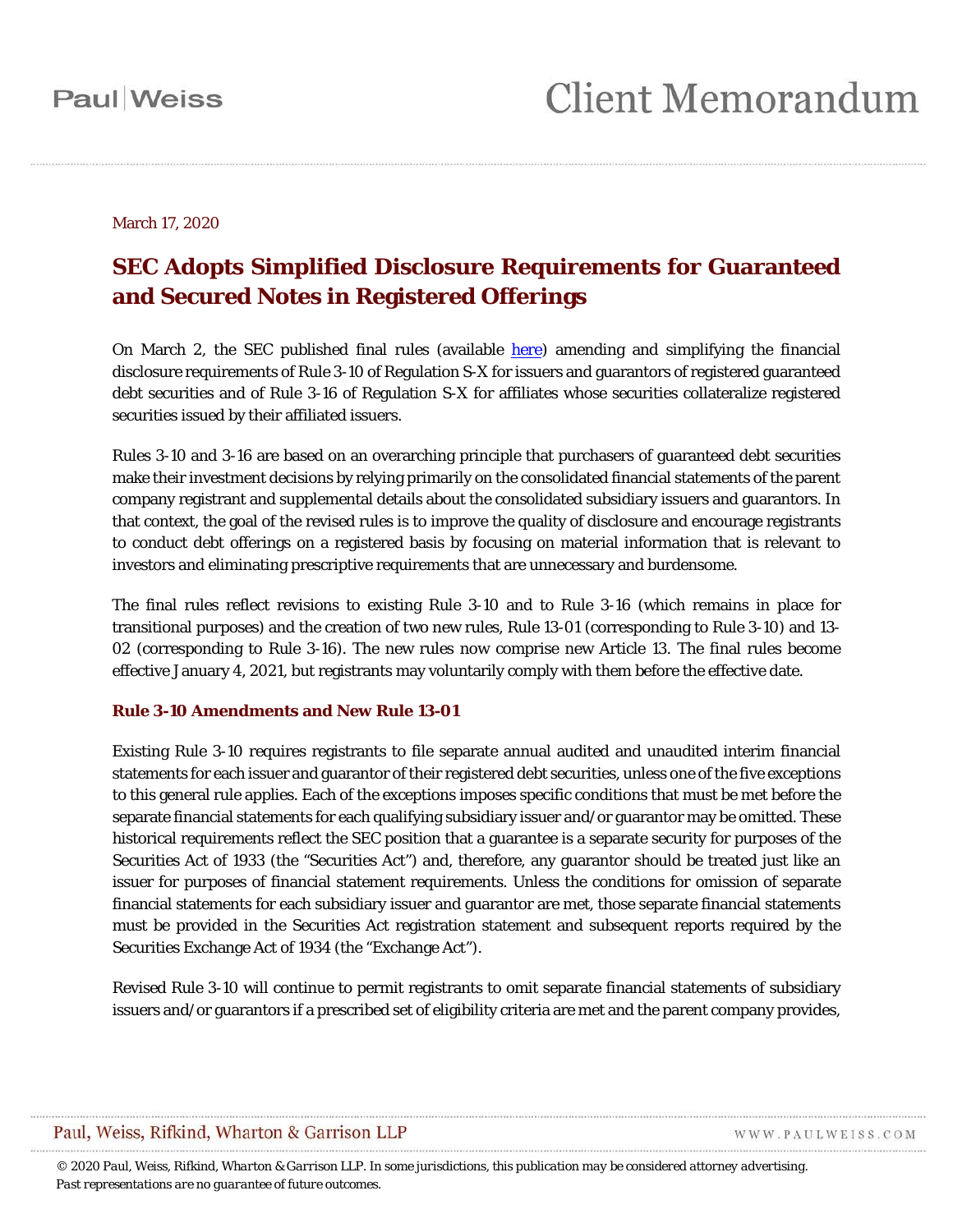to the extent material, the supplemental financial and non-financial disclosure about the subsidiary issuers and/or guarantors and the guarantees.

Revised Rule 3-10 simplifies the existing disclosure requirements and creates a single set of eligibility criteria applicable to all registrants and guarantor structures.

New Rule 13-01 lays out the disclosure requirements for supplemental financial and non-financial information in a single location.

Among the key changes to Rule 3-10 are:

- the replacement of the condition that a subsidiary issuer or guarantor be 100%-owned by the parent company with a condition that the subsidiary issuer or guarantor be consolidated in the parent company's consolidated financial statements;
- the replacement of the requirement for condensed consolidating financial information with a requirement for certain new financial and non-financial disclosures. The required information will be summarized financial information (as defined in Rule 1-02(bb)(1) of Regulation S-X) that may be presented on a combined basis, will not require cash flow statement information and will cover fewer fiscal periods;
- the exclusion of non-issuer and non-guarantor subsidiary information; and
- the reduction in the length of time during which the parent company is required to provide supplemental financial and non-financial information. Under the existing rules, the parent company has a continuing obligation to present the supplemental information for as long as the guaranteed securities are outstanding; however, under the revised rules, the parent company will be able to cease providing such information if the reporting obligations under Section 15(d) of the Exchange Act of the subsidiary issuer or guarantor with respect to the guaranteed securities have been suspended or terminated. This relief will not help where debt securities are listed.

### **Eligibility criteria for omission of financial information**

The parent company will be permitted to omit separate financial statements of a subsidiary issuer or guarantor if it meets the following eligibility conditions:

- the consolidated financial statements of the parent company have been filed;
- the subsidiary issuer or guarantor is a consolidated subsidiary of the parent company in connection with this requirement, under new Rule 13-01(a), the registrant must provide a description of any factors that may affect payments to holder of the guaranteed debt, such as the rights of a non-controlling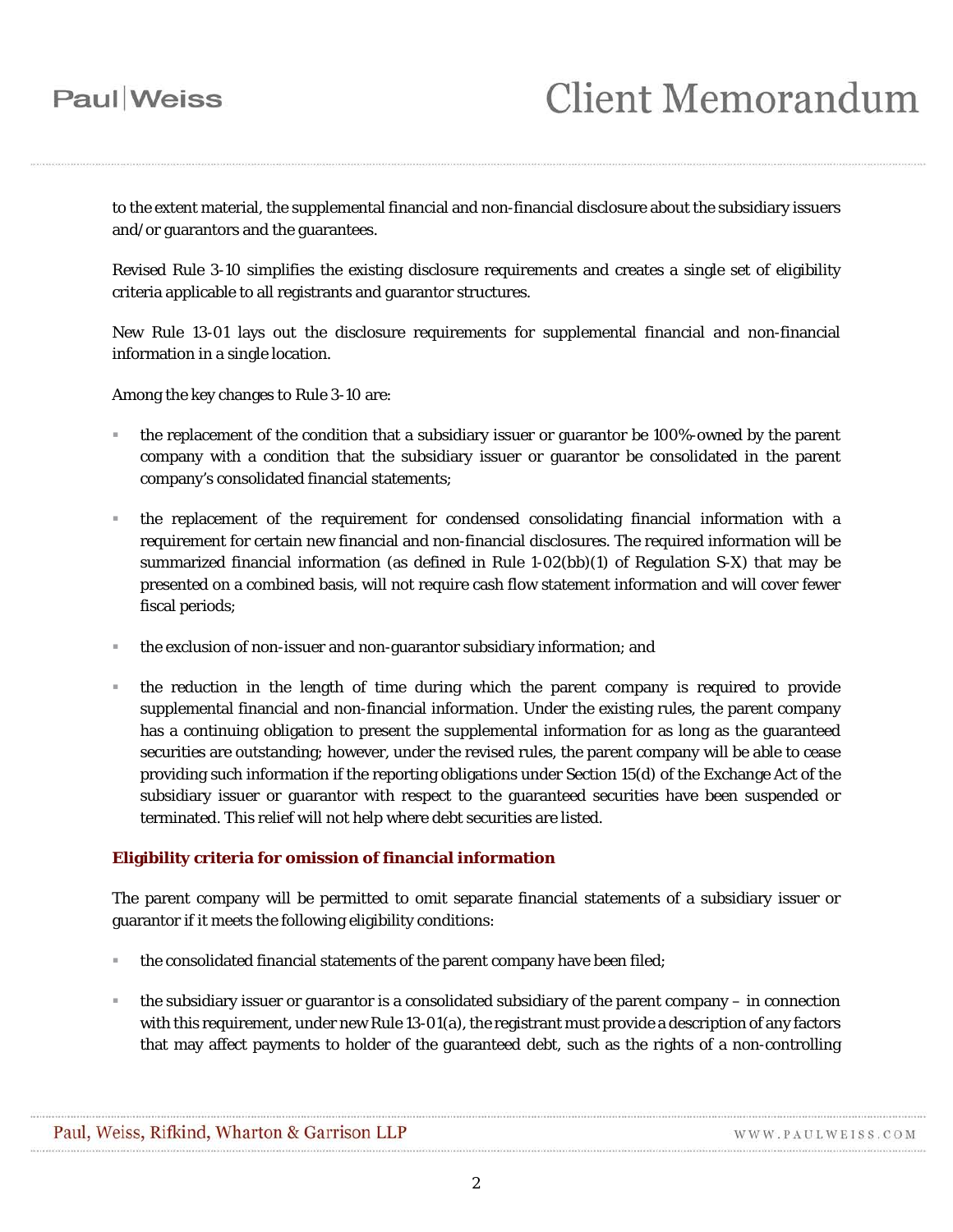interest holder, and separate disclosure of summarized financial information for the registrants and guarantors to which those factors apply;

- the guaranteed security is "debt or debt-like" under new guidance provided in Rule 3-10(b)(2), a guaranteed security will be considered "debt or debt-like" if the registrant has a contractual obligation to pay a fixed sum at a fixed time, and where the obligation to make such payments is cumulative, a set amount of interest must be paid;
- one of the following registrant/guarantor structures is applicable (which replace the five exceptions in existing Rule  $3-10(b) - (f)$ :
	- the parent company either issues the security or it co-issues the security, jointly and severally, with one or more of its consolidated subsidiaries; or
	- a consolidated subsidiary issues the security or it co-issues the security with one or more other consolidated subsidiaries of the parent company, and in either case the security is guaranteed fully and unconditionally by the parent company.

Under revised Rule 3-10, a subsidiary issuer or guarantor will not be required to be designated as a "finance subsidiary" for purposes of determining whether the registrant and guarantor structure is eligible.

### **Financial and non-financial disclosure requirements**

In addition to satisfying the initial eligibility criteria that would allow a parent company to avoid having to submit separate financial statements of subsidiary issuers and/or guarantors, the parent company will be required to provide, to the extent material, certain financial and non-financial disclosures about the subsidiary issuers and guarantors. If the parent company determines that not all of the required financial information is material, the information that is not material may be omitted without additional disclosure or explanation.

Under new Rule 13-01, the following requirements will apply to supplemental financial information required to be provided in relation to subsidiary issuers and guarantors:

 Summarized financial information to the extent material, [1](#page-2-0) which should include select balance sheet and income statement line items as well as additional unspecified separate line items of financial

<span id="page-2-0"></span> $\overline{a}$ <sup>1</sup> To assist registrants in determining which financial information would not be material and could be omitted, new Rule  $13-01(a)(4)(vi)$  presents four scenarios that represent the most common situations under which financial information would not be material:

the assets, liabilities and results of operations of the combined issuers and guarantors of the guaranteed security are not materially different from the corresponding amounts presented in the consolidated financial statements of the parent company;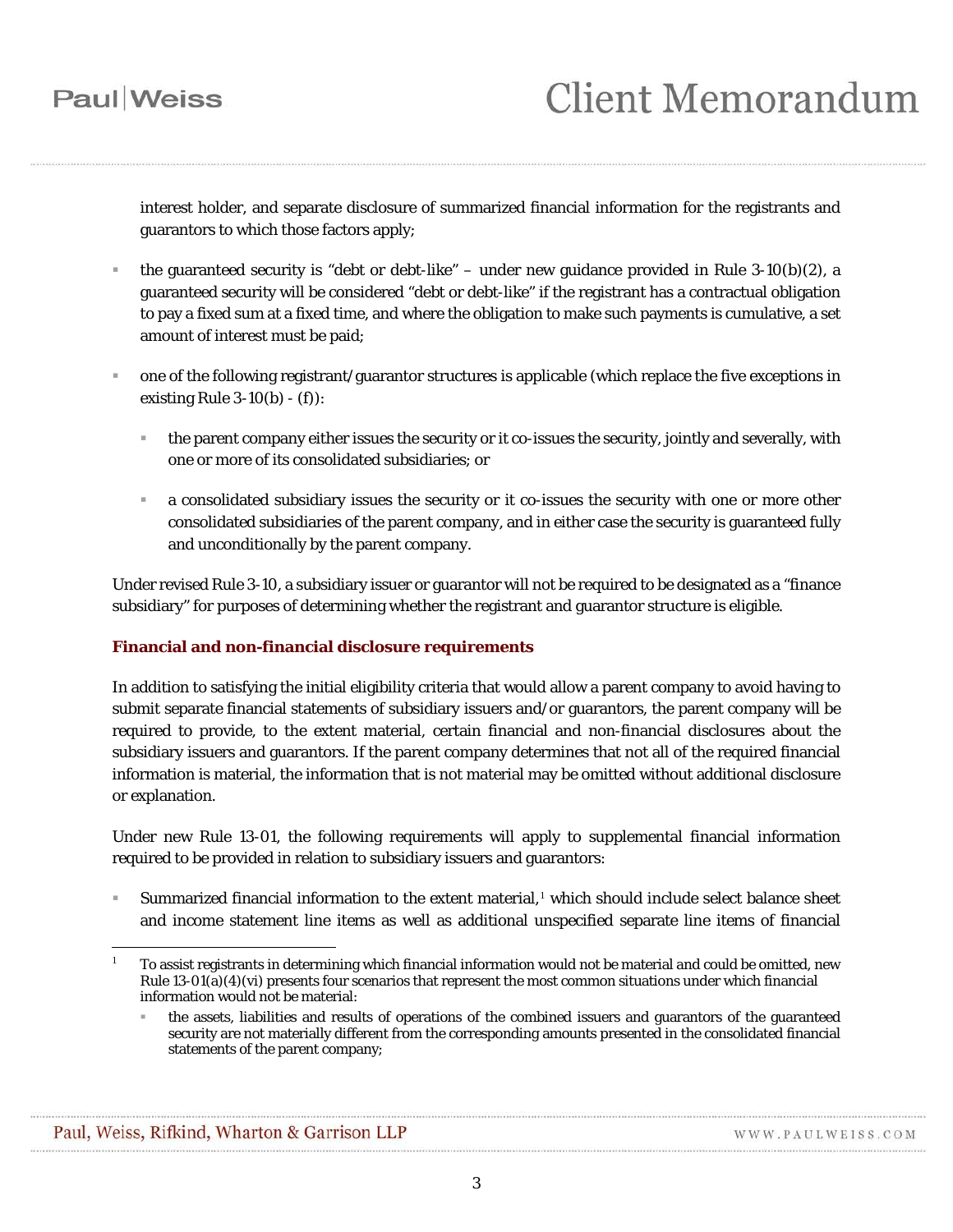information (*e.g.*, a guarantor's transactions with non-obligated subsidiaries) but only to the extent they are material to an investment decision; no supplemental cash flow statement information about subsidiary issuers and guarantors will be required; registrants are also asked to briefly describe the basis of presentation applicable to each of the required financial disclosures.

 Summarized financial information about each consolidated subsidiary issuer and guarantor can be presented on a combined basis with the summarized financial information of the parent company; intercompany balances and transactions between issuers and guarantors whose summarized financial information is presented on a combined basis do not need to be disclosed.

Additionally, the new rule requires all non-issuer and non-guarantor subsidiary financial information to be entirely removed from the financial information of the obligor group, even if a subsidiary issuer or a guarantor normally would consolidate such non-issuer and non-guarantor subsidiaries. If the required information is applicable to one or more, but not all, registrants or guarantors, then, to the extent that it is material, separate disclosure of summarized financial information for the registrants and guarantors to which the information applies will be required.

 Summarized financial information is required to be provided as of and for the most recently ended fiscal year and the most recent *year-to-date* interim period included in the parent company's consolidated financial information (which means that even if the parent company provides both yeart0-date and quarter-to-date financial statements, only year-to-date financial information needs to be provided).

The following non-financial disclosures about the subsidiary issuers, guarantors and guarantees will need to be provided under Rule 13-01:

- a description of the registrants and guarantors of the guaranteed security;
- a description of the terms and conditions of the guarantees, and how payments to holders of the guaranteed security may be affected by the composition of and relationships among the registrants, guarantors and non-obligated subsidiaries of the parent company;

 $\overline{a}$ 

the combined issuers and guarantors, excluding investments in subsidiaries that are not issuers or guarantors, have no material assets, liabilities or results of operations;

the issuer is a finance subsidiary of the parent company, the parent company has fully and unconditionally guaranteed the security, and no other subsidiary of the parent company guarantees the security; and

the issuer is a finance subsidiary that co-issued the security, jointly and severally, with the parent company, and no other subsidiary of the parent company guarantees the security.

If any one of these scenarios is applicable and disclosed, the parent company could then omit the financial disclosures. The scenarios are not intended to be exclusive; there may be other circumstances in which it would be appropriate to omit financial information on the basis that it is not material.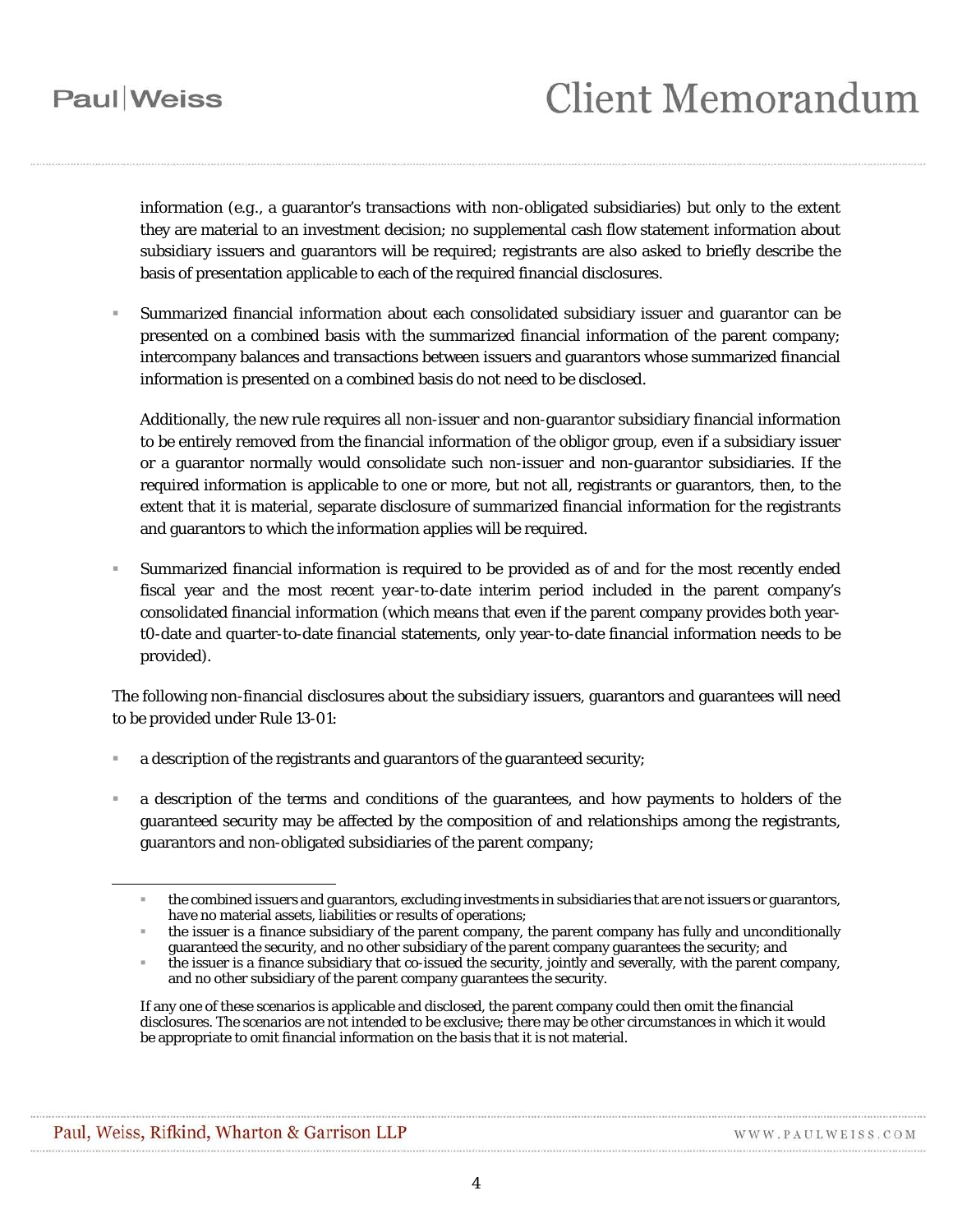# **Client Memorandum**

- a description of other factors that may affect payment to holders of the guaranteed security, such as contractual or statutory restrictions on dividends, guarantee enforceability or the rights of a noncontrolling interest holder; and
- where the non-financial disclosure is applicable to one or more, but not all, registrants or guarantors, then, to the extent that it is material, a separate disclosure of summarized financial information for the registrants and guarantors to which the information applies will be required.

In addition to providing the specified financial and non-financial information discussed above, the parent company is also required to disclose:

- any financial and narrative information about each guarantor if the information would be material for investors to evaluate the sufficiency of the guarantee (Rule 13-01(a)(6)); and
- sufficient information as to make the financial and non-financial information presented not misleading (Rule 13-01(a)(7)).

### **Location of the financial and non-financial disclosures**

The parent company has the flexibility to place the supplemental financial and non-financial disclosures in or outside the footnotes to its consolidated financial statements or, alternatively, in the MD&A in all of its filings. If the disclosures are not included in either of these locations, the parent company is to include the disclosure in its prospectus immediately following "Risk Factors," if any, or otherwise immediately following pricing information. Disclosures included in a footnote to the audited consolidated financial statements must be audited; disclosures included in other permitted locations need not be audited.

### **Continuous reporting obligations**

The financial and non-financial disclosures about the subsidiary issuers and guarantors will cease to be required if the corresponding reporting obligation of the subsidiary issuer or guarantor with respect to the guaranteed security has been suspended or terminated under the Exchange Act (*e.g.*, suspension by operation of Section  $15(d)(1)$  or through compliance with Rule 12h-3, or in the case of foreign private issuers, Rule 12h-6). A parent company would, however, continue to be required to provide the relevant financial and non-financial disclosures with respect to securities that are traded on a national securities exchange. If a subsidiary or guarantor with an Exchange Act reporting obligation for guaranteed securities were initially able to omit its financial statements and could rely on Rule 12h-5, but later ceased to satisfy those requirements, the subsidiary would be required to begin filing Exchange Act reports for the period during which it ceased to satisfy the requirements of amended Rule 3-10.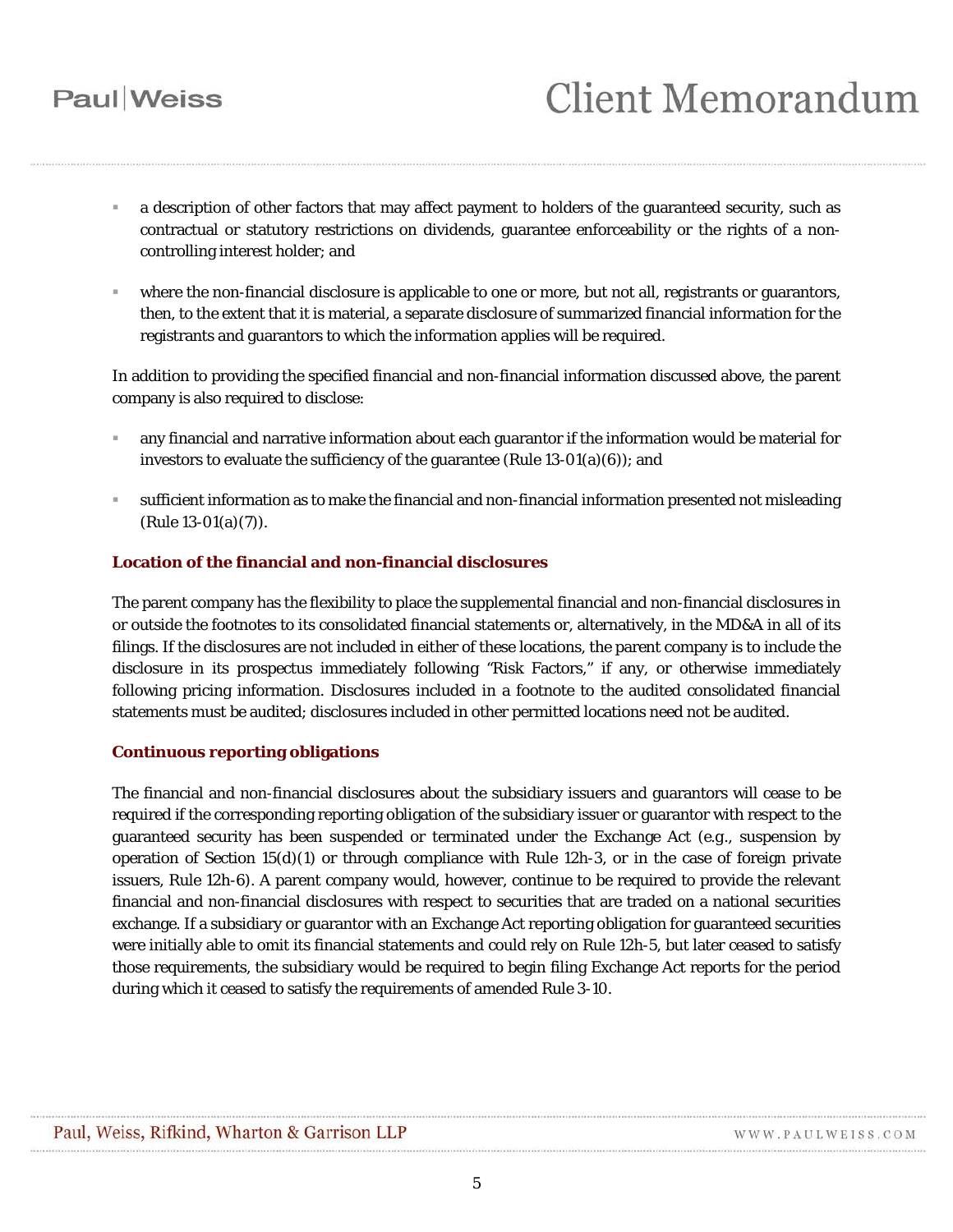#### **Recently acquired subsidiary issuers and guarantors**

With respect to specific disclosures about recently acquired subsidiary issuers and guarantors, preacquisition summarized financial information about a subsidiary issuer or guarantor acquired after the balance sheet date of the parent company's most recent financial statements would be required to be disclosed if the acquired entity constitutes a significant "business" and that acquired business and/or one or more of its subsidiaries are obligated as issuers and/or guarantors.

An acquired business will be treated as significant if it meets any of the conditions specified in the definition of a significant subsidiary in Rule 1-02(w) of Regulation S-X, substituting a 20% threshold for the 10% threshold, based on a comparison of the most recent annual financial statements of the acquired business and the parent company's most recent annual consolidated financial statements filed at or prior to the date of acquisition. (Note that these are the same significance tests as those used to determine whether preacquisition financial statements are required for an acquired business pursuant to Rule 3-05 of Regulation S-X.)

#### **Foreign private issuers**

Foreign private issuers will be required to fully comply with revised Rule 3-10 as well as new Rule 13-01. A foreign private issuer that prepares its financial statements on a basis other than U.S. GAAP or IFRS as issued by the International Accounting Standards Board will not be required to reconcile the supplemental financial disclosures to U.S. GAAP. A new exhibit (No. 17) has been added to Item 19 of Form 20-F that covers identification of each subsidiary that is a guarantor, issuer or co-issuer of each guaranteed security that the parent company issues or guarantees.

### **Rule 3-16 Amendments and New Rule 13-02**

Rule 3-16 currently requires a registrant to provide separate annual and interim financial statements for each affiliate whose securities constitute a "substantial portion" of the collateral for the securities registered or being registered, as if the affiliate were the registrant itself. In practice, affiliates whose securities collateralize a registered security are almost always consolidated subsidiaries of that registrant.

Under the existing rules, the determination as to whether an affiliate's securities constitute a "substantial portion" of the collateral is made by comparing the highest amount among the aggregate principal amount, par value, book value or market value of the affiliate's securities to the principal amount of the securities registered or being registered. If the highest of those values equals or exceeds 20% of the principal amount of the securities registered or being registered for any fiscal year presented by the registrant, separate annual and interim financial statements for the affiliate are required.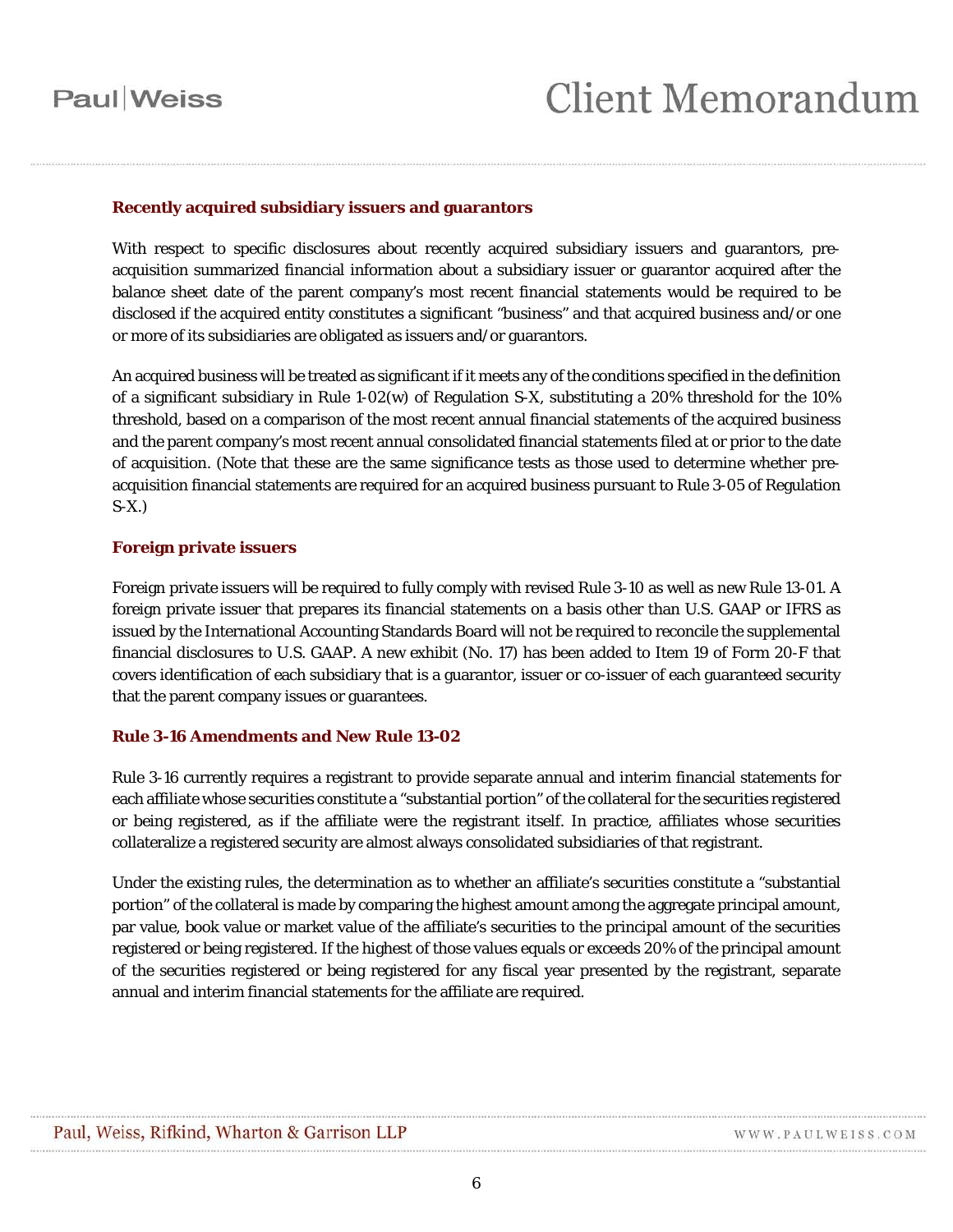$\overline{a}$ 

# **Client Memorandum**

Under revised Rule 3-16, the existing requirement to provide separate financial statements of an affiliate is replaced with a new requirement that the registrant provide financial and non-financial information about the affiliate and the collateral arrangement as a supplement to the registrant's consolidated financial statements. Revised Rule 3-16 eliminates the "substantial portion" test and requires the specified financial and non-financial disclosures *in all cases* unless they are *not material* to holders of the collateralized security. It also requires disclosure of any additional information about the collateral arrangement and each affiliate whose security is pledged as collateral that would be material to making an investment decision with respect to the collateralized security.

New Rule 13-0[2](#page-6-0)(a)(1)-(7)<sup>2</sup> specifies in more detail the financial and non-financial information required to be provided in relation to affiliates whose securities collateralize securities registered or being registered.

The registrant will have the flexibility to place these financial and non-financial disclosures about affiliates either in a footnote to its consolidated financial statements or, alternatively, in the MD&A. If the disclosures are not included in either of these locations, the registrant is to include them in its prospectus immediately following "Risk Factors," if any, or otherwise immediately following pricing information. Disclosures included in a footnote to the audited consolidated financial statements must be audited; disclosures included in other permitted locations need not be audited.

Foreign private issuers are required to fully comply with the requirements of new Rule 13-02.

- a description of the securities pledged as collateral and the affiliates whose securities are pledged as collateral;
- a description of the terms and conditions of the collateral arrangement, including the events or circumstances that would require delivery of the collateral;

WWW.PAULWEISS.COM

<span id="page-6-0"></span><sup>&</sup>lt;sup>2</sup> Rule 13-02(a)(1)-(7) requires the disclosure of the following information:

a description of the trading market for the affiliate's security pledged as collateral or a statement that there is no market;

summarized financial information of each affiliate whose securities are pledged as collateral, with an accompanying note that briefly describes the basis of presentation;

pre-acquisition summarized financial information about a subsidiary issuer or guarantor acquired after the balance sheet date of the parent company's most recent financial statements if the acquired entity constitutes a significant "business" and that acquired business and/or one or more of its subsidiaries are obligated as issuers and/or guarantors;

any financial and narrative information about each such affiliate if the information would be material for investors to evaluate the pledge of the affiliate's securities as collateral; and

sufficient information so as to make the financial and non-financial information presented not misleading.